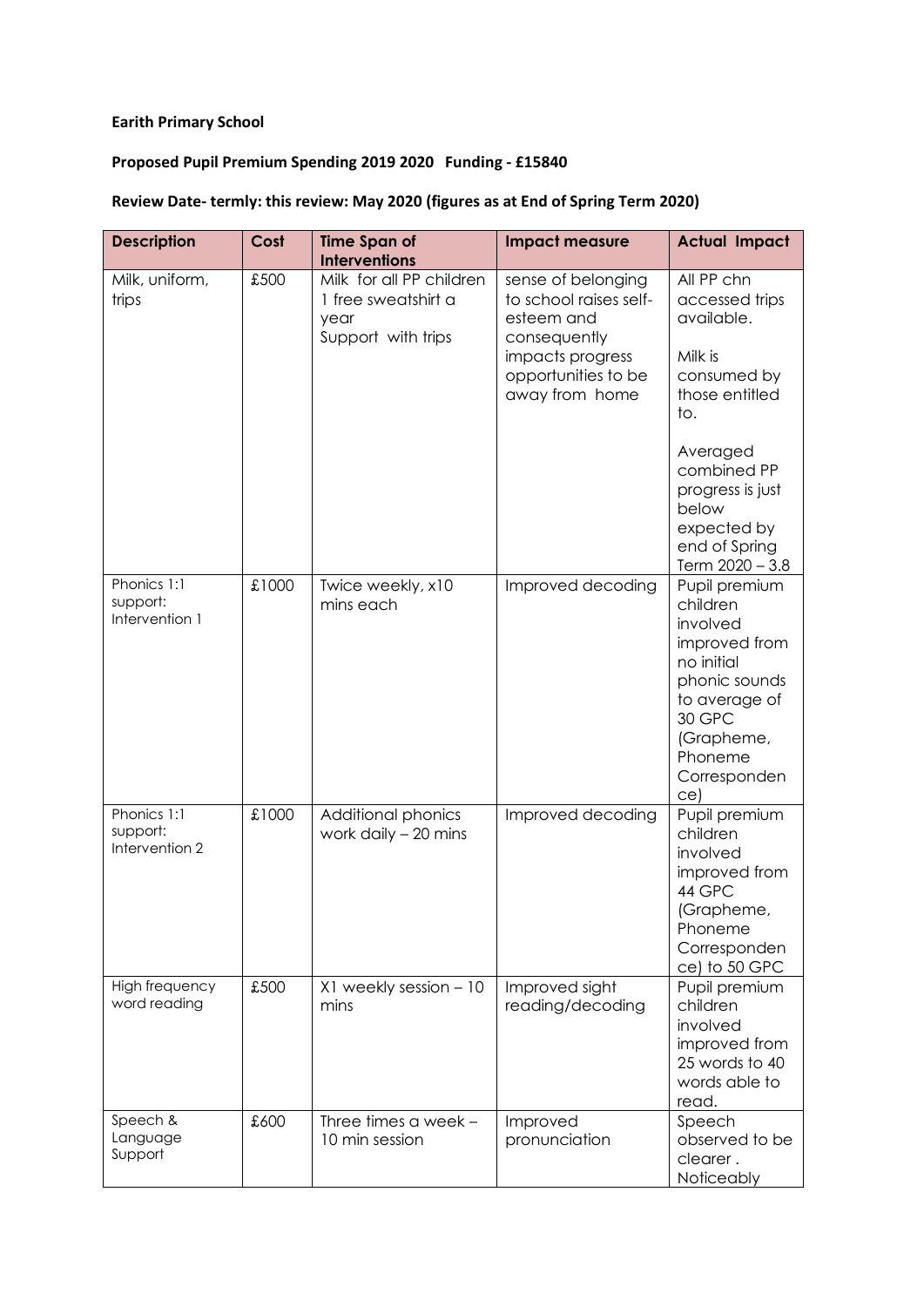|                                                   |                   |                                           |                                                                                                              | more confident<br>at speaking to<br>small group of<br>friends and<br>beginning to<br>initiate with<br>familiar adults.                                                                                                                                                    |
|---------------------------------------------------|-------------------|-------------------------------------------|--------------------------------------------------------------------------------------------------------------|---------------------------------------------------------------------------------------------------------------------------------------------------------------------------------------------------------------------------------------------------------------------------|
| Targeted<br>additional<br>reading time 1:1<br>(1) | £400              | X 2 per week<br>10 mins per session       | on going<br>improved reading<br>(decoding)and<br>basic<br>comprehension                                      | 3.9 pts (4.0)<br>expected by<br>End of Spring)<br>in reading<br>progress<br>(expected) of<br>PP children<br>involved                                                                                                                                                      |
| <b>Reading Dog</b><br>Intervention 1              | <b>No</b><br>Cost | X10 mins per week of<br>targeted children | Improve enthusiasm<br>for reading<br>on going<br>improved reading<br>(decoding)and<br>basic<br>comprehension | 3.9 pts (4.0<br>expected by<br>End of Spring)<br>in reading<br>progress<br>(expected) of<br>PP children<br>involved                                                                                                                                                       |
| Fine<br>Motor/pencil<br>control                   | £300              | Teacher support: -<br>5mins daily1:1      | Improved<br>legibility/correct<br>formation                                                                  | All PP children<br>in provision<br>had improved<br>pencil grip;<br>one child<br>forming<br>majority of<br>letters<br>correctly; other<br>still in need of<br>reminding but<br>improving and<br>other, still<br>needed lots of<br>activities to<br>support<br>development. |
| Nurture Group                                     | £750              | X1 weekly (20mins) for 6<br>weeks with    | Improved self-<br>esteem and pupil<br>more able to voice<br>concerns/discuss<br>any issues they have         | <b>Identified Pupil</b><br>Premium child<br>within group is<br>discussing any<br>issues more<br>readily with<br>staff and<br>indicated<br>greater self-<br>awareness in<br>their own<br>learning and<br>what they<br>want to                                              |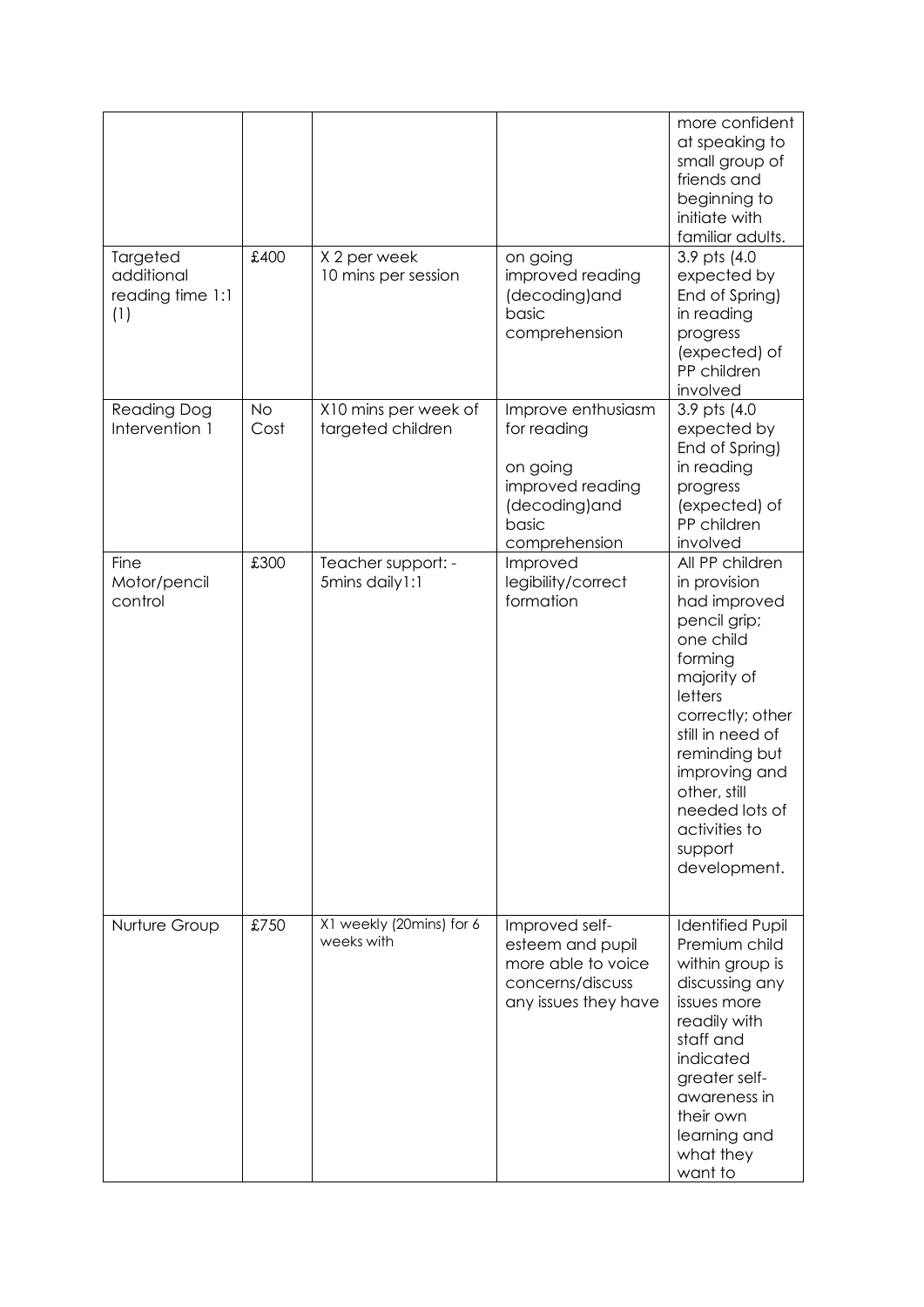|                                                   |       |                                                 |                                                                                                                          | improve at.                                                                                                                                                                                               |
|---------------------------------------------------|-------|-------------------------------------------------|--------------------------------------------------------------------------------------------------------------------------|-----------------------------------------------------------------------------------------------------------------------------------------------------------------------------------------------------------|
|                                                   |       |                                                 |                                                                                                                          | Progress<br>becoming<br>evident across<br>all strands of<br>core subjects.<br>Pupil initiating<br>greater<br>discussion with<br>other<br>peers/adults<br>across school                                    |
| Play Therapy                                      | £1000 | X 1 hour session a week<br>1:1                  | Improved<br>engagement<br>/ability to talk to<br>adults                                                                  | Pupil more<br>readily sharing<br>concerns;<br>increase in self-<br>awareness re.<br>learning and at<br>initiating talk<br>with unfamiliar<br>adults, too.<br>Can now<br>blend CVC<br>words in<br>reading. |
| Targeted<br>additional<br>reading time 1:1<br>(2) | £500  | X 2 per week<br>10 mins per session             | on going<br>improved reading<br>(decoding)and<br>basic<br>comprehension                                                  | Impact on one<br>pupil premium<br>child<br>accessing: 8.0<br>points (twice<br>expected<br>progress) for<br>the term.                                                                                      |
| Number work<br>intervention                       | £500  | X5 10 minutes sessions<br>weekly                | To improve 1-to-1<br>correspondence;<br>basic counting<br>beyond targeted<br>number/place<br>value work e.g<br>bonds etc | Expected<br>progress in<br>maths (4<br>points) on pupil<br>premium child<br>accessing.                                                                                                                    |
| Phonics<br>Intervention:<br>phase 1/2             | £500  | X5 20 minute sessions<br>weekly                 | To improve<br>decoding skills using<br>phonics                                                                           | Average pupil<br>premium<br>progress in<br>reading for two<br>children<br>attending: 3.0<br>points.                                                                                                       |
| Sensory circuit                                   | £400  | Thrice weekly x30 min<br>sessions before school | Heightened<br>engagement/readi<br>ness for<br>class/concentration                                                        | Teachers<br>suggest that<br>pupil premium<br>child involved<br>demonstrates<br>higher levels of<br>engagement                                                                                             |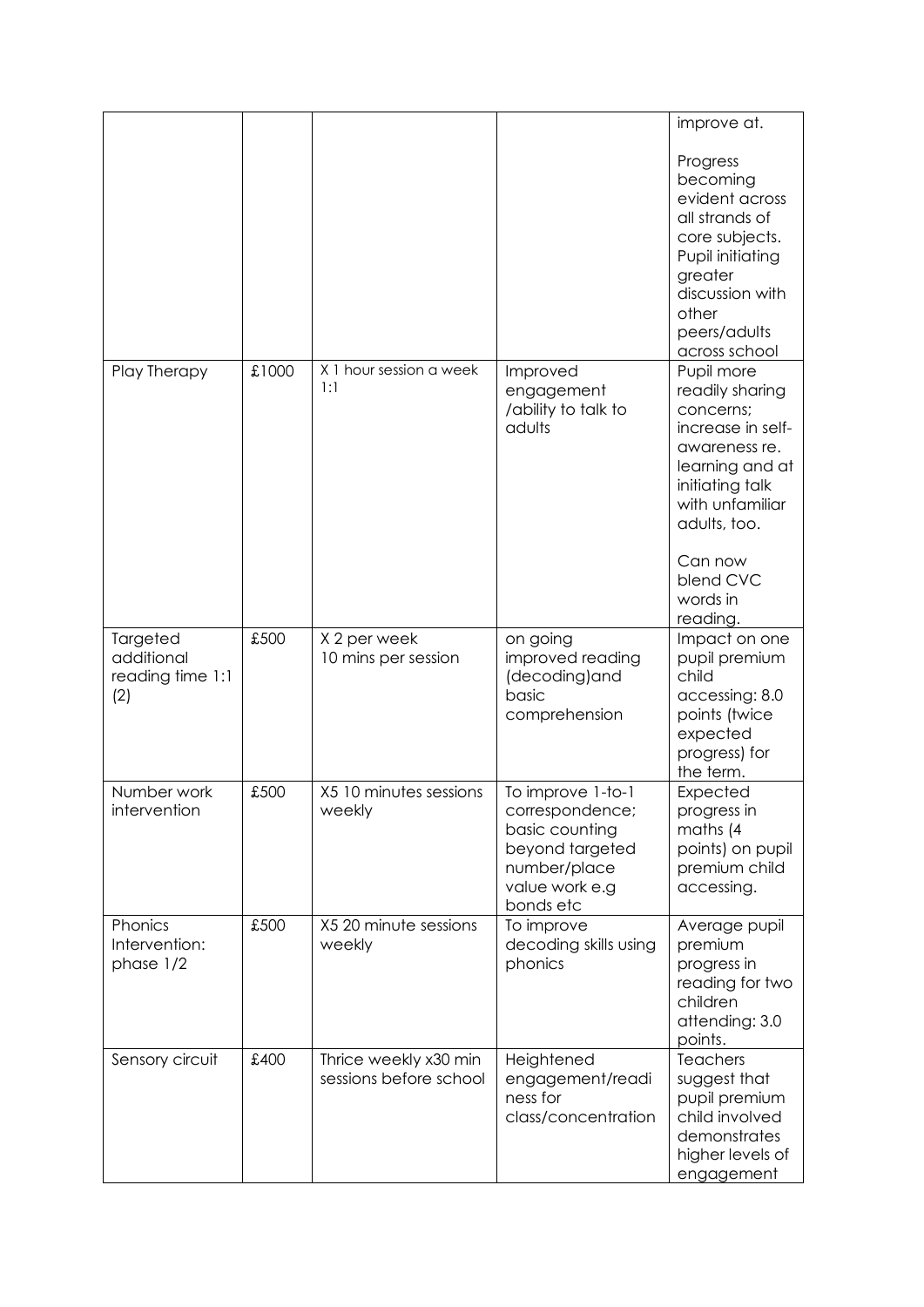|                                                                                                                                                                        |       |                                                              |                                                                                                                                    | with staff and<br>some peers.<br>Child made just<br>below<br>expected<br>progress across<br><b>R, W &amp; M</b><br>Didn't access<br>provision in<br><b>Spring Term</b> |
|------------------------------------------------------------------------------------------------------------------------------------------------------------------------|-------|--------------------------------------------------------------|------------------------------------------------------------------------------------------------------------------------------------|------------------------------------------------------------------------------------------------------------------------------------------------------------------------|
| Reading<br><b>Booster</b>                                                                                                                                              | £400  | X2 per week<br>20 minute sessions                            | <b>Basic</b><br>comprehension and<br>decoding                                                                                      | Just below<br>Expected<br>progress made<br>by pupil<br>premium child<br>involved                                                                                       |
| Spelling<br>support: High<br>Frequency<br>Word                                                                                                                         | £200  | X1 session a week 15<br>minutes                              | Improved spelling of<br><b>HFW</b>                                                                                                 | PP child could<br>spell majority of<br>first $100$ HFW +<br>independently.<br>Raw score<br>improvements<br>made in PIXL<br>grammar<br>paper in term.                   |
| Writing<br>Conferencing<br>1:1                                                                                                                                         | £500  | Daily support from<br>teacher during lessons                 | Targeted support to<br>ensure sense, look<br>at spellings, consider<br>ways to improve<br>writing                                  | Student now<br>writes in full,<br>coherent<br>sentences 80%<br>of the time.                                                                                            |
| Computing<br>club; Troop<br>Room (Social<br>Club);<br>Colouring Club<br>Lunchtimes and<br>additional<br>playground/fiel<br>d supervision<br>(led by Head of<br>School) | £2000 | Half of lunchtime: five<br>times a week (30 min<br>sessions) | To improve<br>behaviour; levels of<br>engagement and<br>relationships with<br>peers                                                | More settled<br>PMs; learning<br>behaviour<br>improvement<br>of PP children<br>accessing                                                                               |
| Lego/Constructi<br>on Club                                                                                                                                             | £400  | Led by class teacher<br>30 mins x1 a week                    | To improve<br>lunchtime provision<br>for a group of<br>children including x3<br>pupil premium<br>children who love<br>constructing | At least one of<br>the pupil<br>premium<br>children attend<br>each week,<br>sometimes<br>more, which<br>has led to<br>more positive<br>lunchtime<br>experience         |
| Targeted 1:1<br>support to<br>ensure                                                                                                                                   | £1500 | Daily support 1:1<br>approximately 30 mins<br>from TA        | Improved learning<br>behaviours                                                                                                    | Child has<br>made below<br>expected                                                                                                                                    |